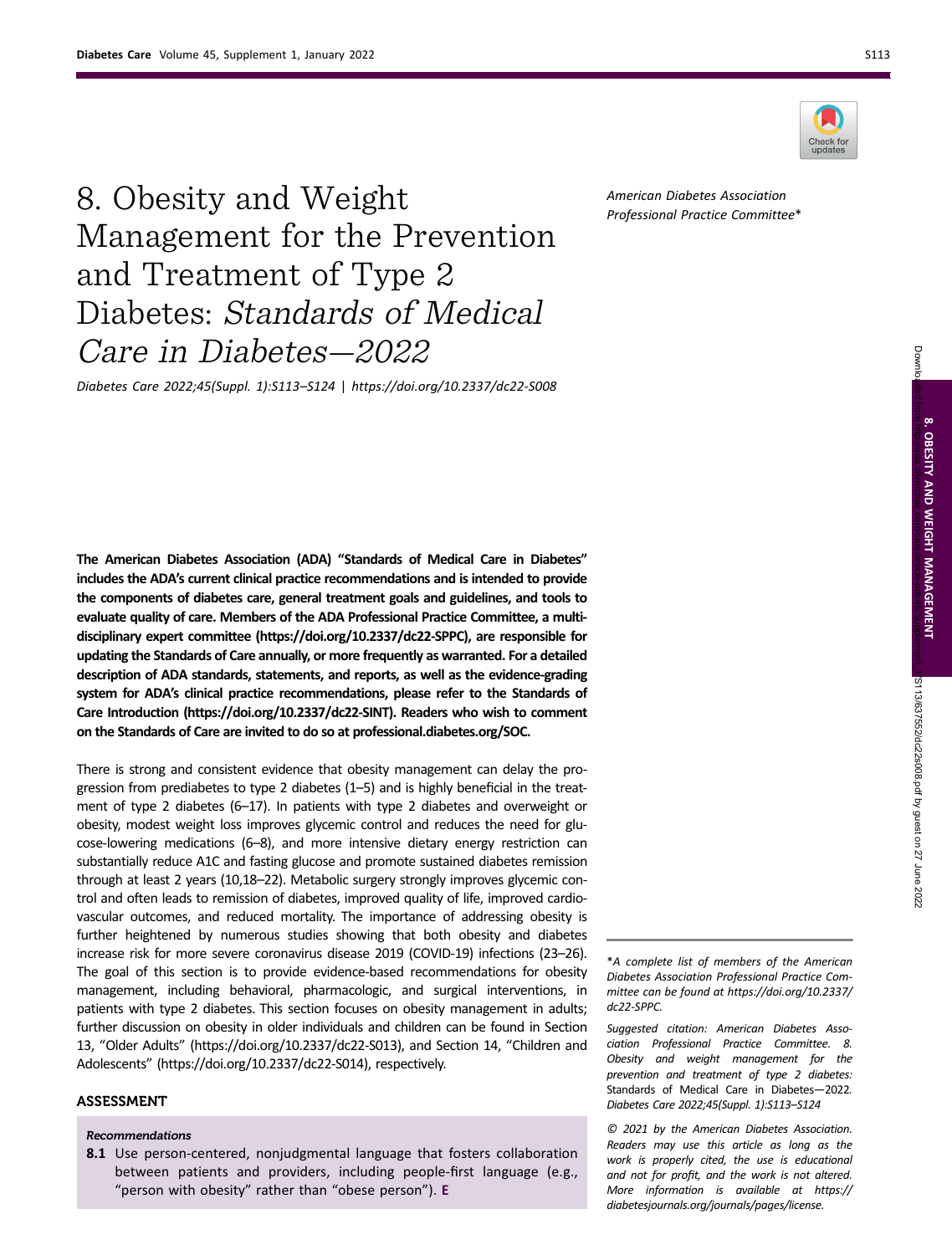- 8.2 Measure height and weight and calculate BMI at annual visits or more frequently. Assess weight trajectory to inform treatment considerations. E
- 8.3 Based on clinical considerations, such as the presence of comorbid heart failure or significant unexplained weight gain or loss, weight may need to be monitored and evaluated more frequently. B If deterioration of medical status is associated with significant weight gain or loss, inpatient evaluation should be considered, especially focused on associations between medication use, food intake, and glycemic status. E
- 8.4 Accommodations should be made to provide privacy during weighing. E

A person-centered communication style that uses inclusive and nonjudgmental language and active listening, elicits patient preferences and beliefs, and assesses potential barriers to care should be used to optimize patient health outcomes and health-related quality of life. Use people-first language (e.g., "person with obesity" rather than "obese person") to avoid defining patients by their condition (27–29).

Height and weight should be measured and used to calculate BMI annually or more frequently when appropriate (19). BMI, calculated as weight in kilograms divided by the square of height in meters  $(kg/m<sup>2</sup>)$ , is calculated automatically by most electronic medical records. Use BMI to document weight status (overweight: BMI 25-29.9 kg/m<sup>2</sup>; obesity class I: BMI 30-34.9  $\text{kg/m}^2$ ; obesity class II: BMI 35-39.9  $\text{kg/m}^2$ ; obesity class III: BMI  $\geq$ 40 kg/m<sup>2</sup>), but note that misclassification can occur, particularly in very muscular or frail individuals. In some groups, notably Asian and Asian American populations, the BMI cut points to define overweight and obesity are lower than in other populations due to differences in body composition and cardiometabolic risk (Table 8.1) (30,31). Clinical considerations, such as the presence of comorbid heart failure or unexplained weight change, may warrant more frequent weight measurement and evaluation (32,33). If weighing is questioned or refused, the practitioner should be mindful of possible prior stigmatizing experiences and query for concerns, and the value of weight monitoring should be explained as a part of the medical evaluation process that helps to inform treatment decisions (34,35). Accommodations should be made to ensure privacy during weighing, particularly for those patients who report or exhibit a high level of weight-related distress or dissatisfaction. Scales should be situated in a private area or room. Weight should be measured and reported nonjudgmentally. Care should be taken to regard a patient's weight (and weight changes) and BMI as sensitive health information. In addition to weight and BMI, assessment of weight distribution (including propensity for central/visceral adipose deposition) and weight gain pattern and trajectory can further inform risk stratification and treatment options (36). Providers should advise patients with overweight or obesity and those with increasing weight trajectories that, in general, higher BMIs increase the risk of diabetes, cardiovascular disease, and allcause mortality, as well as other adverse health and quality of life outcomes. Providers should assess readiness to engage in behavioral changes for weight loss and jointly determine behavioral and weight loss goals and patient-appropriate intervention strategies (37). Strategies may include dietary changes, physical activity, behavioral counseling, pharmacologic therapy, medical devices, and metabolic surgery (Table 8.1). The latter three strategies may be considered for carefully selected patients as adjuncts to dietary changes, physical activity, and behavioral counseling.

## DIET, PHYSICAL ACTIVITY, AND BEHAVIORAL THERAPY

#### Recommendations

8.5 Diet, physical activity, and behavioral therapy to achieve and maintain  $\geq$ 5% weight loss is recommended for most people with type 2 diabetes and overweight or obesity. Additional weight loss usually results in further improvements in control

of diabetes and cardiovascular risk. B

- 8.6 Such interventions should include a high frequency of counseling  $(\geq 16$  sessions in 6 months) and focus on dietary changes, physical activity, and behavioral strategies to achieve a 500–750 kcal/day energy deficit. A
- 8.7 An individual's preferences, motivation, and life circumstances should be considered, along with medical status, when weight loss interventions are recommended. C
- 8.8 Behavioral changes that create an energy deficit, regardless of macronutrient composition, will result in weight loss. Dietary recommendations should be individualized to the patient's preferences and nutritional needs. A
- 8.9 Evaluate systemic, structural, and socioeconomic factors that may impact dietary patterns and food choices, such as food insecurity and hunger, access to healthful food options, cultural circumstances, and social determinants of health. C
- 8.10 For those who achieve weight loss goals, long-term  $(\geq 1$  year) weight maintenance programs are recommended when available. Such programs should, at minimum, provide monthly contact and support, recommend ongoing monitoring of body weight (weekly or more frequently) and other self-monitoring strategies, and encourage regular physical activity (200– 300 min/week). A
- 8.11 Short-term dietary intervention using structured, very-low-calorie diets (800–1,000 kcal/day) may be prescribed for carefully selected individuals by trained practitioners in medical settings with close monitoring. Long-term, comprehensive weight maintenance strategies and counseling should be integrated to maintain weight loss. B
- 8.12 There is no clear evidence that dietary supplements are effective for weight loss. A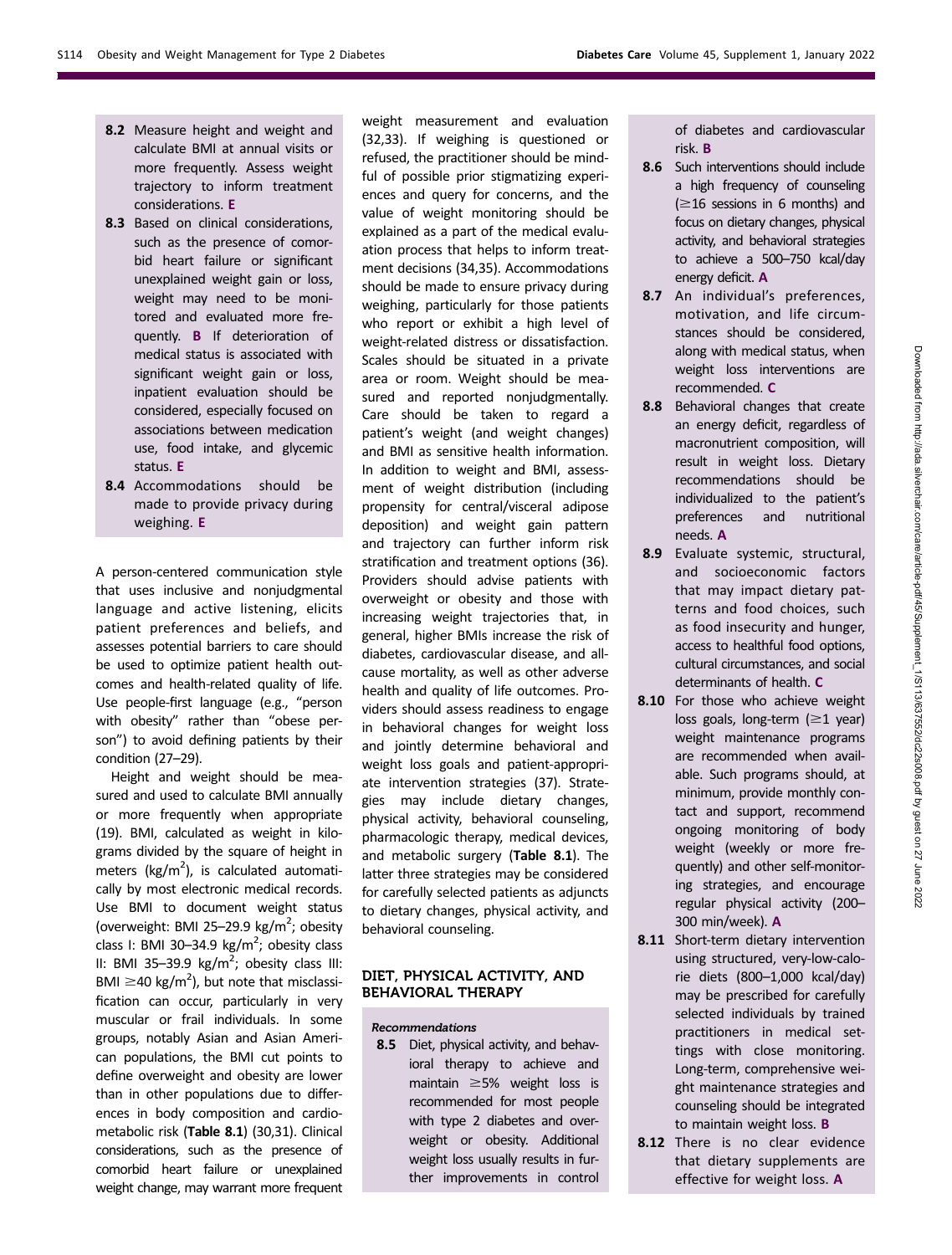|                                                    |                           | BMI category ( $\text{kg/m}^2$ ) |                                            |
|----------------------------------------------------|---------------------------|----------------------------------|--------------------------------------------|
| Treatment                                          | 25.0-26.9 (or 23.0-24.9*) | 27.0-29.9 (or 25.0-27.4*)        | $\geq$ 30.0 (or $\geq$ 27.5 <sup>*</sup> ) |
| Diet, physical activity, and behavioral counseling |                           |                                  |                                            |
| Pharmacotherapy                                    |                           |                                  |                                            |
| Metabolic surgery                                  |                           |                                  |                                            |

\*Recommended cutpoints for Asian American individuals (expert opinion). †Treatment may be indicated for select motivated patients.

Table 8.1—Treatment options for overweight and obesity in type 2 diabetes

Among patients with both type 2 diabetes and overweight or obesity who have inadequate glycemic, blood pressure, and lipid control and/or other obesityrelated medical conditions, modest and sustained weight loss improves glycemic control, blood pressure, and lipids and may reduce the need for medications to control these risk factors (6–8,38). Greater weight loss may produce even greater benefits (20,21). For a more detailed discussion of lifestyle management approaches and recommendations see Section 5, "Facilitating Behavior Change and Well-being to Improve Health Outcomes" ([https://doi.org/](https://doi.org/10.2337/dc22-S005) [10.2337/dc22-S005](https://doi.org/10.2337/dc22-S005)). For a detailed discussion of nutrition interventions, please also refer to "Nutrition Therapy for Adults With Diabetes or Prediabetes: A Consensus Report" (39).

## Look AHEAD Trial

Although the Action for Health in Diabetes (Look AHEAD) trial did not show that the intensive lifestyle intervention reduced cardiovascular events in adults with type 2 diabetes and overweight or obesity (40), it did confirm the feasibility of achieving and maintaining long-term weight loss in patients with type 2 diabetes. In the intensive lifestyle intervention group, mean weight loss was 4.7% at 8 years (41). Approximately 50% of intensive lifestyle intervention participants lost and maintained  $\geq$ 5% of their initial body weight, and 27% lost and maintained  $\geq$ 10% of their initial body weight at 8 years (41). Participants assigned to the intensive lifestyle group required fewer glucose-, blood pressure–, and lipid-lowering medications than those randomly assigned to standard care. Secondary analyses of the Look AHEAD trial and other large cardiovascular outcome studies document additional benefits of weight loss in patients with type 2 diabetes, including improvements in mobility,

physical and sexual function, and healthrelated quality of life (32). Moreover, several subgroups had improved cardiovascular outcomes, including those who achieved  $>10%$  weight loss (42) and those with moderately or poorly controlled diabetes (A1C  $>6.8%$ ) at baseline (43).

## Behavioral Interventions

Significant weight loss can be attained with lifestyle programs that achieve a 500–750 kcal/day energy deficit, which in most cases is approximately 1,200–1,500 kcal/day for women and 1,500–1,800 kcal/day for men, adjusted for the individual's baseline body weight. Clinical benefits typically begin upon achieving 3–5% weight loss (19,44), and the benefits of weight loss are progressive; more intensive weight loss goals  $(>5\%, >7\%$ ,  $>$ 15%, etc.) may be pursued if needed to achieve further health improvements and/or if the patient is more motivated and more intensive goals can be feasibly and safely attained.

Dietary interventions may differ by macronutrient goals and food choices as long as they create the necessary energy deficit to promote weight loss (19,45–47). Use of meal replacement plans prescribed by trained practitioners, with close patient monitoring, can be beneficial. Within the intensive lifestyle intervention group of the Look AHEAD trial, for example, use of a partial meal replacement plan was associated with improvements in diet quality and weight loss (44). The diet choice should be based on the patient's health status and preferences, including a determination of food availability and other cultural circumstances that could affect dietary patterns (48).

Intensive behavioral interventions should include  $\geq$ 16 sessions during the initial 6 months and focus on dietary changes, physical activity, and behavioral strategies to achieve an  $\sim$  500–750 kcal/ day energy deficit. Interventions should be provided by trained interventionists in either individual or group sessions (44). Assessing an individual's motivation level, life circumstances, and willingness to implement behavioral changes to achieve weight loss should be considered along with medical status when weight loss interventions are recommended and initiated (37,49).

Patients with type 2 diabetes and overweight or obesity who have lost weight should be offered long-term  $(\geq 1 \text{ year})$ comprehensive weight loss maintenance programs that provide at least monthly contact with trained interventionists and focus on ongoing monitoring of body weight (weekly or more frequently) and/ or other self-monitoring strategies such as tracking intake, steps, etc.; continued focus on dietary and behavioral changes; and participation in high levels of physical activity (200–300 min/week) (50). Some commercial and proprietary weight loss programs have shown promising weight loss results, though most lack evidence of effectiveness, many do not satisfy guideline recommendations, and some promote unscientific and possibly dangerous practices (51,52).

When provided by trained practitioners in medical settings with ongoing monitoring, short-term (generally up to 3 months) intensive dietary intervention may be prescribed for carefully selected patients, such as those requiring weight loss prior to surgery and those needing greater weight loss and glycemic improvements. When integrated with behavioral support and counseling, structured very-low-calorie diets, typically 800–1,000 kcal/day utilizing high-protein foods and meal replacement products, may increase the pace and/or magnitude of initial weight loss and glycemic improvements compared with standard behavioral interventions (20,21). As weight regain is common,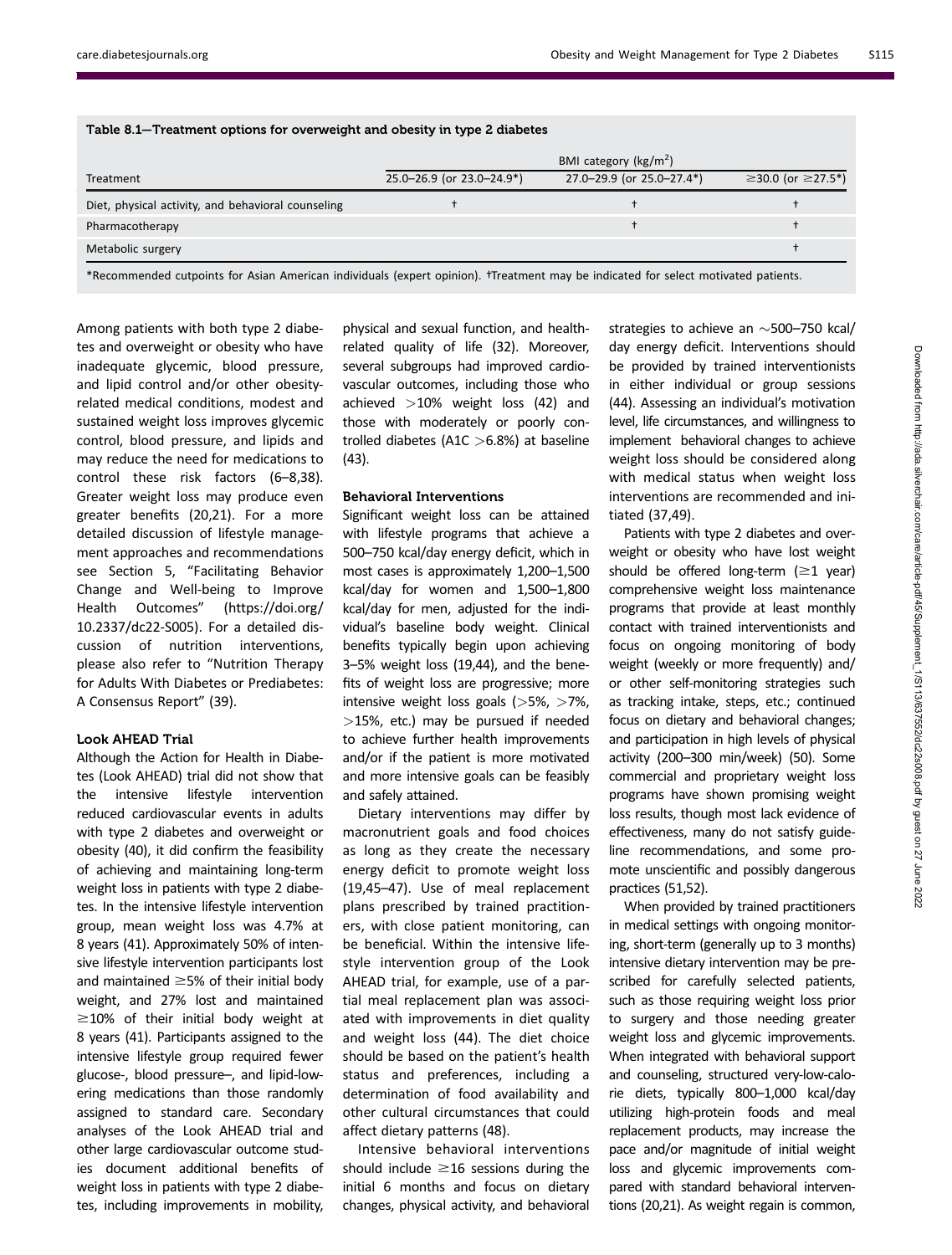such interventions should include longterm, comprehensive weight maintenance strategies and counseling to maintain weight loss and behavioral changes (53,54).

Despite widespread marketing and exorbitant claims, there is no clear evidence that dietary supplements (such as herbs and botanicals, high-dose vitamins and minerals, amino acids, enzymes, antioxidants, etc.) are effective for obesity management or weight loss (55–57). Several large systematic reviews show that most trials evaluating dietary supplements for weight loss are of low quality and at high risk for bias. High-quality published studies show little or no weight loss benefits. In contrast, vitamin/mineral (e.g., iron, vitamin B12, vitamin D) supplementation may be indicated in cases of documented deficiency, and protein supplements may be indicated as adjuncts to medically supervised weight loss regimens.

Health disparities adversely affect people who have systematically experienced greater obstacles to health based on their race or ethnicity, socioeconomic status, gender, disability, or other factors. Overwhelming research shows that these disparities may significantly affect health outcomes, including increasing the risk for obesity, diabetes, and diabetes-related complications. Health care providers should evaluate systemic, structural, and socioeconomic factors that may impact food choices, access to healthful foods, and dietary patterns; behavioral patterns, such as neighborhood safety and availability of safe outdoor spaces for physical activity; environmental exposures; access to health care; social contexts; and, ultimately, diabetes risk and outcomes. For a detailed discussion of social determinants of health, refer to "Social Determinants of Health: A Scientific Review" (58).

# PHARMACOTHERAPY

#### Recommendations

- 8.13 When choosing glucose-lowering medications for people with type 2 diabetes and overweight or obesity, consider the medication's effect on weight. B
- 8.14 Whenever possible, minimize medications for comorbid conditions that are associated with weight gain. E
- 8.15 Weight loss medications are effective as adjuncts to diet, physical activity, and behavioral counseling for selected people with type 2 diabetes and BMI  $\geq$ 27 kg/m<sup>2</sup>. Potential benefits and risks must be considered. A
- 8.16 If a patient's response to weight loss medication is effective (typically defined as >5% weight loss after 3 months' use), further weight loss is likely with continued use. When early response is insufficient (typically <5% weight loss after 3 months' use) or if there are significant safety or tolerability issues, consider discontinuation of the medication and evaluate alternative medications or treatment approaches. A

## Glucose-Lowering Therapy

A meta-analysis of 227 randomized controlled trials of glucose-lowering treatments in type 2 diabetes found that A1C changes were not associated with baseline BMI, indicating that people with obesity can benefit from the same types of treatments for diabetes as normal-weight patients (59). As numerous effective medications are available, when considering medication regimens health care providers should consider each medication's effect on weight. Agents associated with varying degrees of weight loss include metformin,  $\alpha$ -glucosidase inhibitors, sodium–glucose cotransporter 2 inhibitors, glucagon-like peptide 1 receptor agonists, and amylin mimetics. Dipeptidyl peptidase 4 inhibitors are weight neutral. In contrast, insulin secretagogues, thiazolidinediones, and insulin are often associated with weight gain (see Section 9, "Pharmacologic Approaches to Glycemic Treatment," [https://doi.org/10.2337/](https://doi.org/10.2337/dc22-S009) [dc22-S009\)](https://doi.org/10.2337/dc22-S009).

## Concomitant Medications

Providers should carefully review the patient's concomitant medications and, whenever possible, minimize or provide alternatives for medications that promote weight gain. Examples of medications associated with weight gain include antipsychotics (e.g., clozapine, olanzapine, risperidone, etc.), some antidepressants

(e.g., tricyclic antidepressants, some selective serotonin reuptake inhibitors, and monoamine oxidase inhibitors), glucocorticoids, injectable progestins, some anticonvulsants (e.g., gabapentin, pregabalin), and possibly sedating antihistamines and anticholinergics (60).

## Approved Weight Loss Medications

The U.S. Food and Drug Administration (FDA) has approved medications for both short-term and long-term weight management as adjuncts to diet, exercise, and behavioral therapy. Nearly all FDAapproved medications for weight loss have been shown to improve glycemic control in patients with type 2 diabetes and delay progression to type 2 diabetes in patients at risk (22). Phentermine and other older adrenergic agents are indicated for short-term  $(\leq 12$  weeks) treatment (61). Five weight loss medications are FDA approved for long-term use (>12 weeks) in adult patients with BMI  $\geq$ 27 kg/m<sup>2</sup> with one or more obesityassociated comorbid condition (e.g., type 2 diabetes, hypertension, and/or dyslipidemia) who are motivated to lose weight (22). Medications approved by the FDA for the treatment of obesity, summarized in Table 8.2, include orlistat, phentermine/topiramate ER, naltrexone/bupropion ER, liraglutide 3 mg, and semaglutide 2.4 mg. (In addition, setmelanotide, a melanocortin-4 receptor agonist, is approved for use in cases of rare genetic mutations resulting in severe hyperphagia and extreme obesity, such as leptin receptor deficie-ncy and proopiomelanocortin deficiency.) In principle, medications help improve adherence to dietary recommendations, in most cases by modulating appetite or satiety. Providers should be knowledgeable about the product label and balance the potential benefits of successful weight loss against the potential risks of the medication for each patient. These medications are contraindicated in women who are pregnant or actively trying to conceive and not recommended for use in women who are nursing. Women of reproductive potential should receive counseling regarding the use of reliable methods of contraception. Of note, while weight loss medications are often used in patients with type 1 diabetes, clinical trial data in this population are limited.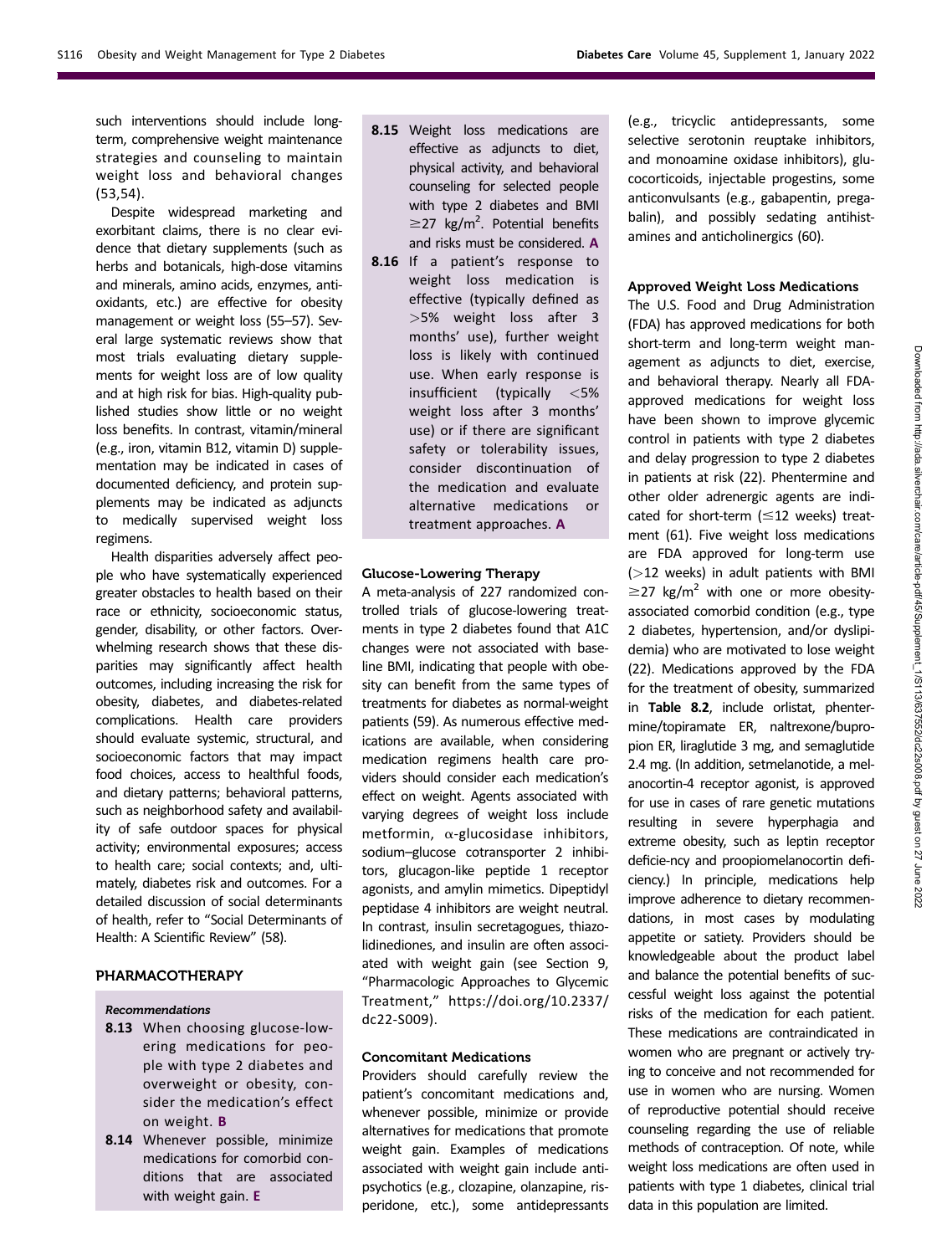| Table 8.2-Medications approved by the FDA for the treatment of obesity in adults         |                                          |                                                     |                                                                       |                                                                    |                                          |                                                                                                       |                                                                                                                                                                                                                                                                                                                           |
|------------------------------------------------------------------------------------------|------------------------------------------|-----------------------------------------------------|-----------------------------------------------------------------------|--------------------------------------------------------------------|------------------------------------------|-------------------------------------------------------------------------------------------------------|---------------------------------------------------------------------------------------------------------------------------------------------------------------------------------------------------------------------------------------------------------------------------------------------------------------------------|
|                                                                                          |                                          |                                                     |                                                                       | 1-Year (52- or 56-week) mean weight<br>loss (% loss from baseline) |                                          |                                                                                                       |                                                                                                                                                                                                                                                                                                                           |
| Medication name                                                                          | maintenance dose<br>Typical adult        | price (30-day supply)<br>(130)<br>Average wholesale | National Average<br>Drug Acquisition<br>supply) (131)<br>Cost (30-day | Treatment arms                                                     | (% loss from<br>Weight loss<br>baseline) | Common side effects<br>$(132 - 136)$                                                                  | Possible safety concerns/<br>considerations (132-136)                                                                                                                                                                                                                                                                     |
| Sympathomimetic amine anorectic<br>Short-term treatment (≤12 weeks)<br>Phentermine (137) | 8-37.5 mg q.d.*                          | \$5-\$44 (37.5 mg<br>dose)                          | \$3 (37.5 mg<br>dose)                                                 | 7.5 mg q.d. <sup>+</sup><br>$15$ mg q.d.t<br>PBO                   | 5.5<br>1.2<br>6.1                        | increased blood pressure,<br>dizziness, irritability,<br>elevated heart rate<br>Dry mouth, insomnia,  | combination with monoamine<br>• Contraindicated for use in<br>oxidase inhibitors                                                                                                                                                                                                                                          |
| Long-term treatment (>12 weeks)<br>Lipase inhibitor<br>Orlistat <sub>(3)</sub>           | 60 mg t.i.d. (OTC)<br>120 mg t.i.d. (Rx) | $$41 - $82$<br>\$823                                | \$659<br>\$41                                                         | 120 mg t.i.d.‡<br>PBO                                              | 9.6<br>5.6                               | Abdominal pain, flatulence,<br>fecal urgency                                                          | hormone, anticonvulsants, etc.)<br>• Rare cases of severe liver injury<br>· Potential malabsorption of fat-<br>soluble vitamins (A, D, E, K)<br>and of certain medications<br>(e.g., cyclosporine, thyroid<br>· Nephrolithiasis<br>• Cholelithiasis<br>reported                                                           |
| Sympathomimetic amine anorectic/antiepileptic combination<br>Phentermine/                |                                          | 7.5 mg/46 mg q.d.5 \$223 (7.5 mg/46 mg              | \$179 (7.5 mg/46                                                      | 15 mg/92 mg                                                        | 9.8                                      | Constipation, paresthesia,                                                                            | • Contraindicated for use in                                                                                                                                                                                                                                                                                              |
| topiramate ER (138)                                                                      |                                          | dose)                                               | mg dose)                                                              | 7.5 mg/46 mg<br>q.d.<br>q.d.<br>PBO                                | 7.8<br>1.2                               | xerostomia, increased<br>nasopharyngitis,<br>blood pressure<br>insomnia,                              | combination with monoamine<br>• Acute angle-closure glaucoma<br>· Cognitive impairment<br>oxidase inhibitors<br>Birth defects<br>$\bullet$                                                                                                                                                                                |
| Opioid antagonist/antidepressant combination                                             |                                          |                                                     |                                                                       |                                                                    |                                          |                                                                                                       |                                                                                                                                                                                                                                                                                                                           |
| bupropion ER (15)<br>Naltrexone/                                                         | 16 mg/180 mg b.i.d.                      | \$364                                               | \$291                                                                 | 16 mg/180 mg b.i.d.<br><b>PBO</b>                                  | 5.0<br>1.8                               | insomnia, elevated heart<br>rate and blood pressure<br>headache, xerostomia,<br>Constipation, nausea, | · Contraindicated in patients with<br>· Acute angle-closure glaucoma<br>• Contraindicated for use with<br>than 24 years old who have<br>ideation in people younger<br>uncontrolled hypertension<br>and/or seizure disorders<br>• Risk of suicidal behavior/<br>chronic opioid therapy<br>Black box warning:<br>depression |
|                                                                                          |                                          |                                                     |                                                                       |                                                                    |                                          |                                                                                                       | Continued on p. S118                                                                                                                                                                                                                                                                                                      |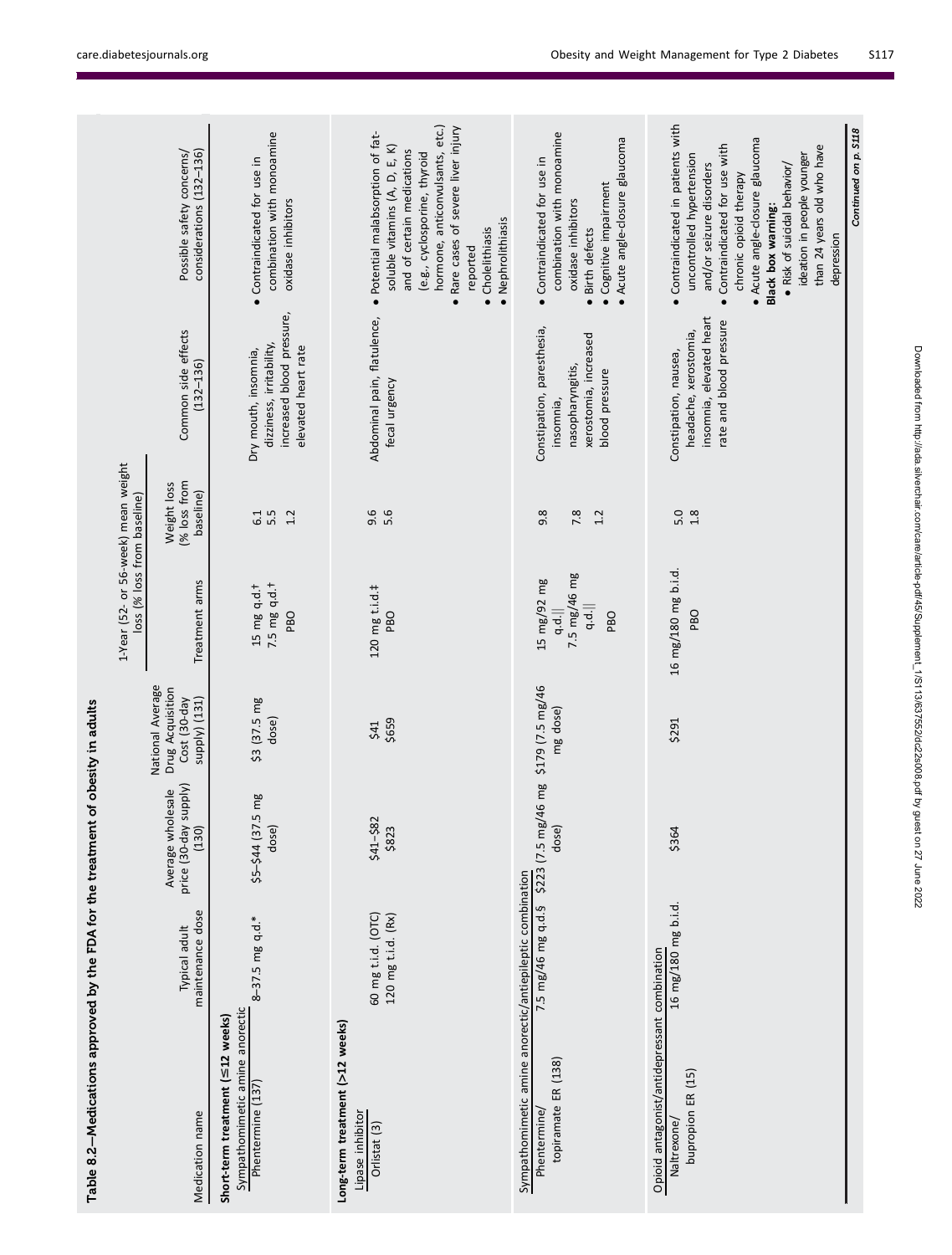| · Pancreatitis has been<br>not determined<br>not determined<br>Black box warning:<br>Black box warning:<br>suspected.<br>injury<br>Gastrointestinal side effects<br>Gastrointestinal side effects<br>reactions, elevated heart<br>reactions, elevated heart<br>Common side effects<br>reflux), injection site<br>diarrhea, esophageal<br>reflux), injection site<br>diarrhea, esophageal<br>rate, hypoglycemia<br>rate, hypoglycemia<br>(nausea, vomiting,<br>(nausea, vomiting,<br>$(132 - 136)$<br>(% loss from<br>Weight loss<br>baseline)<br>9.6<br>3.4<br>6.0<br>4.7<br>2.0<br>Treatment arms<br>2.4 mg weekly<br>1.8 mg q.d.<br>3.0 mg q.d.<br>PBO<br>PBO<br>Drug Acquisition<br>Cost (30-day<br>supply) (131)<br>\$1,296<br>\$1,302<br>(Alddns<br>Average wholesale<br>price (30-day<br>\$1,619<br>\$1,619<br>(130)<br>2.4 mg once weekly<br>maintenance dose<br>Typical adult<br>3 mg q.d.<br>Glucagon-like peptide 1 receptor agonist<br>Semaglutide (139)<br>Liraglutide (16)** |                 |  |                  | 1-Year (52- or 56-week) mean weight | loss (% loss from baseline) |                                                                                                                                                                                                                                                                                                                                        |
|-------------------------------------------------------------------------------------------------------------------------------------------------------------------------------------------------------------------------------------------------------------------------------------------------------------------------------------------------------------------------------------------------------------------------------------------------------------------------------------------------------------------------------------------------------------------------------------------------------------------------------------------------------------------------------------------------------------------------------------------------------------------------------------------------------------------------------------------------------------------------------------------------------------------------------------------------------------------------------------------|-----------------|--|------------------|-------------------------------------|-----------------------------|----------------------------------------------------------------------------------------------------------------------------------------------------------------------------------------------------------------------------------------------------------------------------------------------------------------------------------------|
|                                                                                                                                                                                                                                                                                                                                                                                                                                                                                                                                                                                                                                                                                                                                                                                                                                                                                                                                                                                           | Medication name |  | National Average |                                     |                             | Possible safety concerns/<br>considerations (132-136)                                                                                                                                                                                                                                                                                  |
|                                                                                                                                                                                                                                                                                                                                                                                                                                                                                                                                                                                                                                                                                                                                                                                                                                                                                                                                                                                           |                 |  |                  |                                     |                             |                                                                                                                                                                                                                                                                                                                                        |
|                                                                                                                                                                                                                                                                                                                                                                                                                                                                                                                                                                                                                                                                                                                                                                                                                                                                                                                                                                                           |                 |  |                  |                                     |                             | in rodents; human relevance<br>kidney disease when initiating<br>· Pancreatitis has been reported<br>. Risk of thyroid C-cell tumors<br>potential risk of acute kidney<br>in clinical trials but causality<br>Discontinue if pancreatitis is<br>Use caution in patients with<br>or increasing dose due to<br>has not been established. |
|                                                                                                                                                                                                                                                                                                                                                                                                                                                                                                                                                                                                                                                                                                                                                                                                                                                                                                                                                                                           |                 |  |                  |                                     |                             | reported in clinical trials, but<br>in rodents; human relevance<br>. Risk of thyroid C-cell tumors<br>established. Discontinue if<br>pancreatitis is suspected.<br>causality has not been                                                                                                                                              |

N/A, not applicable; OTC, over the counter; PBO, placebo; q.d., daily; Kx, prescription; t.i.d., three times daily. "Use lowest effective dose; maximum appropriate dose is 3/.5 mg. TUlration of treatment<br>was 28 weeks in a N/A, not applicable; OTC, over the counter; PBO, placebo; q.d., daily; Rx, prescription; t.i.d., three times daily. \*Use lowest effective dose; maximum appropriate dose is 37.5 mg. †Duration of treatment was 28 weeks in a general adult population with obesity. \*\*Agent has demonstrated cardiovascular outcome trial (140). ‡Enrolled participants had normal (79%) or impaired (21%) glucose tolerance. SMaximum dose, depending on response, is 15 mg/92 mg q.d. ||Approximately 68% of enrolled participants had type 2 diabetes or impaired glucose tolerance. impaired (21%) glucose tolerance. §Maximum dose, depending on response, is 15 mg/92 mg q.d. jjApproximately 68% of enrolled participants had type 2 diabetes or impaired glucose tolerance.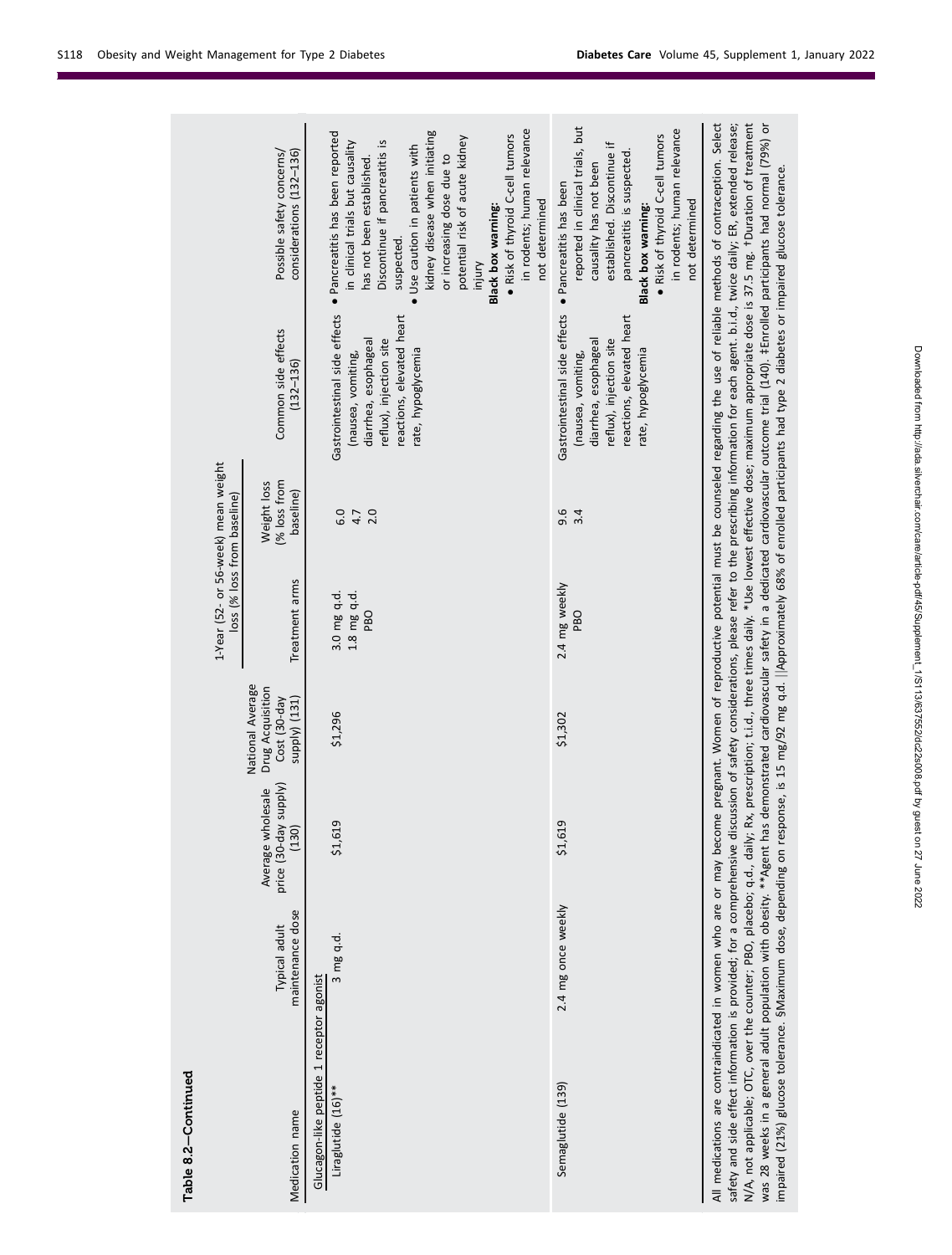# Assessing Efficacy and Safety

Upon initiating weight loss medication, assess efficacy and safety at least monthly for the first 3 months and at least quarterly thereafter. Modeling from published clinical trials consistently shows that early responders have improved long-term outcomes (62–64). Unless clinical circumstances (such as poor tolerability) or other considerations (such as financial expense or patient preference) suggest otherwise, those who achieve sufficient early weight loss upon starting a chronic weight loss medication (typically defined as  $>5%$  weight loss after 3 months' use) should continue the medication. When early use appears ineffective (typically <5% weight loss after 3 months' use), it is unlikely that continued use will improve weight outcomes; as such, it should be recommended to discontinue the medication and consider other treatment options.

# MEDICAL DEVICES FOR WEIGHT LOSS

While gastric banding devices have fallen out of favor in recent years, since 2015 several minimally invasive medical devices have been approved by the FDA for short-term weight loss, including implanted gastric balloons, a vagus nerve stimulator, and gastric aspiration therapy (65). Given the current high cost, limited insurance coverage, and paucity of data in people with diabetes, medical devices for weight loss are rarely utilized at this time, and it remains to be seen how they may be used in the future (66).

Recently, an oral hydrogel (Plenity) has been approved for long-term use in those with BMI  $>$ 25 kg/m<sup>2</sup> to simulate the space-occupying effect of implantable gastric balloons. Taken with water 30 min before meals, the hydrogel expands to fill a portion of the stomach volume to help decrease food intake during meals. Though average weight loss is relatively small (2–3% greater than placebo), the subgroup of participants with prediabetes or diabetes at baseline had improved weight loss outcomes (8.1% weight loss) compared with the overall treatment (6.4% weight loss) and placebo (4.4% weight loss) groups (67).

## METABOLIC SURGERY

#### Recommendations

- 8.17 Metabolic surgery should be a recommended option to treat type 2 diabetes in screened surgical candidates with BMI  $\geq$ 40 kg/m<sup>2</sup> (BMI  $\geq$ 37.5 kg/m<sup>2</sup> in Asian Americans) and in adults with BMI 35.0–39.9 kg/m<sup>2</sup> (32.5–37.4 kg/m<sup>2</sup> in Asian Americans) who do not achieve durable weight loss and improvement in comorbidities (including hyperglycemia) with nonsurgical methods. A
- 8.18 Metabolic surgery may be considered as an option to treat type 2 diabetes in adults with BMI 30.0–34.9 kg/m<sup>2</sup>  $(27.5-32.4 \text{ kg/m}^2 \text{ in Asian})$ Americans) who do not achieve durable weight loss and improvement in comorbidities (including hyperglycemia) with nonsurgical methods. A
- 8.19 Metabolic surgery should be performed in high-volume centers with multidisciplinary teams knowledgeable about and experienced in the management of obesity, diabetes, and gastrointestinal surgery. E
- 8.20 People being considered for metabolic surgery should be evaluated for comorbid psychological conditions and social and situational circumstances that have the potential to interfere with surgery outcomes. **B**
- 8.21 People who undergo metabolic surgery should receive longterm medical and behavioral support and routine monitoring of micronutrient, nutritional, and metabolic status. **B**
- 8.22 If postbariatric hypoglycemia is suspected, clinical evaluation should exclude other potential disorders contributing to hypoglycemia, and management includes education, medical nutrition therapy with a dietitian experienced in postbariatric hypoglycemia, and medication treatment, as needed. A Continuous glucose monitoring should be considered as an important adjunct to improve safety by

alerting patients to hypoglycemia, especially for those with severe hypoglycemia or hypoglycemia unawareness. E

8.23 People who undergo metabolic surgery should routinely be evaluated to assess the need for ongoing mental health services to help with the adjustment to medical and psychosocial changes after surgery. C

Surgical procedures for obesity treatment—often referred to interchangeably as bariatric surgery, weight loss surgery, metabolic surgery, or metabolic/bariatric surgery—can promote significant and durable weight loss and improve type 2 diabetes. Given the magnitude and rapidity of improvement of hyperglycemia and glucose homeostasis, these procedures have been suggested as treatments for type 2 diabetes even in the absence of severe obesity and will be referred to here as "metabolic surgery."

A substantial body of evidence, including data from numerous large cohort studies and randomized controlled (nonblinded) clinical trials, demonstrates that metabolic surgery achieves superior glycemic control and reduction of cardiovascular risk in patients with type 2 diabetes and obesity compared with nonsurgical intervention (17). In addition to improving glycemia, metabolic surgery reduces the incidence of microvascular disease (68), improves quality of life (69–71), decreases cancer risk, and improves cardiovascular disease risk factors and longterm cardiovascular events (72–83). Cohort studies that match surgical and nonsurgical subjects strongly suggest that metabolic surgery reduces all-cause mortality (84,85).

The overwhelming majority of procedures in the U.S. are vertical sleeve gastrectomy (VSG) and Roux-en-Y gastric bypass (RYGB). Both procedures result in an anatomically smaller stomach pouch and often robust changes in enteroendocrine hormones. In VSG,  $\sim$ 80% of the stomach is removed, leaving behind a long, thin sleeve-shaped pouch. RYGB creates a much smaller stomach pouch (roughly the size of a "walnut"), which is then attached to the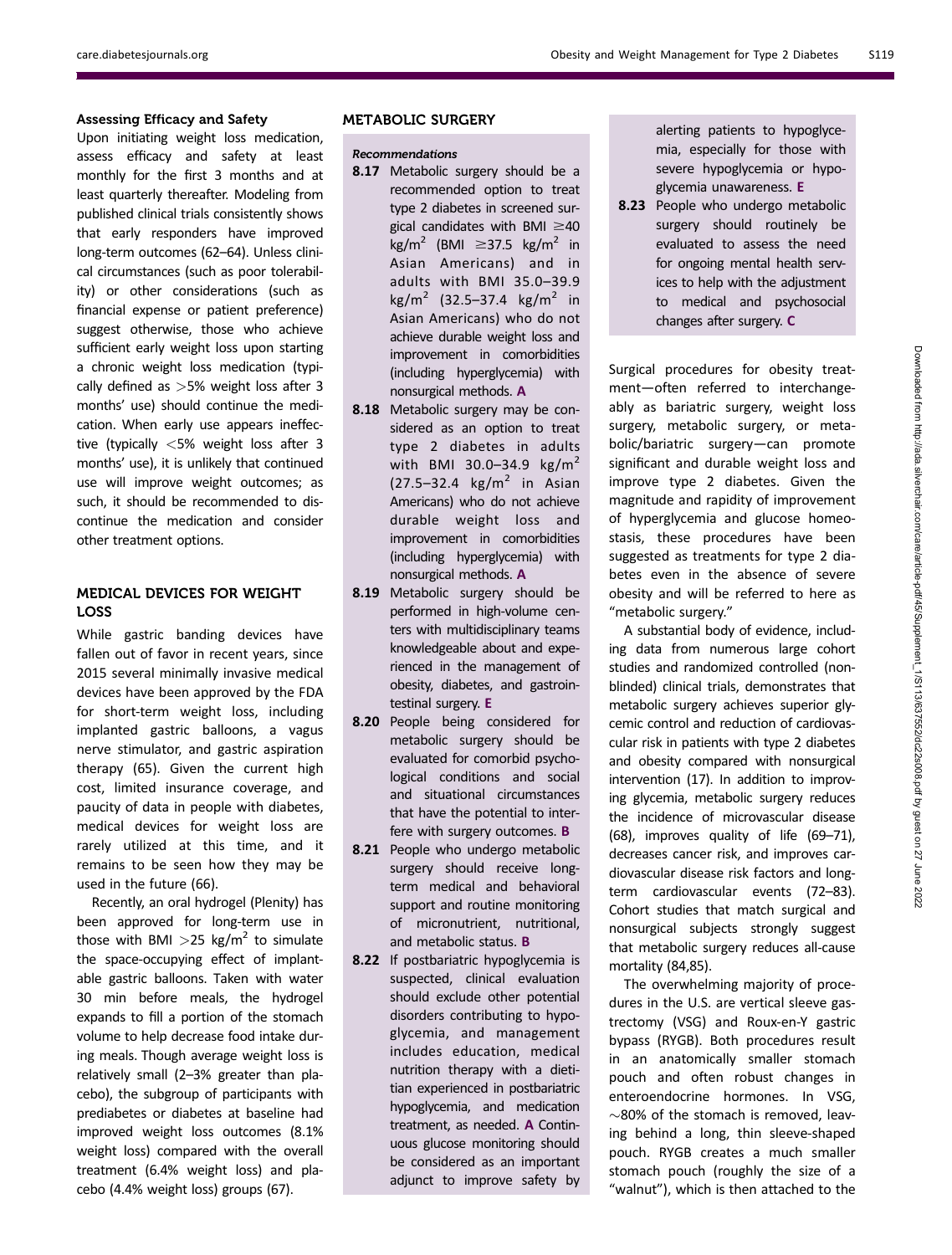

Figure 8.1—A: Vertical sleeve gastrectomy. B: Roux-en-Y gastric bypass surgery. Images reprinted from National Institute of Diabetes and Digestive and Kidney Diseases (141).

distal small intestine, thereby bypassing the duodenum and jejunum. (Fig. 8.1.)

Several organizations recommend lowering the BMI criteria for metabolic surgery to 30 kg/m<sup>2</sup> (27.5 kg/m<sup>2</sup> for Asian Americans) for people with type 2 diabetes who have not achieved sufficient weight loss and improved comorbidities (including hyperglycemia) with reasonable nonsurgical treatments (86–93). Studies have documented diabetes remission after 1–5 years in 30–63% of patients with RYGB (17,94). Most notably, the Surgical Treatment and Medications Potentially Eradicate Diabetes Efficiently (STAMPEDE) trial, which randomized 150 participants with uncontrolled diabetes to receive either metabolic surgery or medical treatment, found that 29% of those treated with RYGB and 23% treated with VSG achieved A1C of 6.0% or lower after 5 years (95). Available data suggest an erosion of diabetes remission over time (96); at least 35–50% of patients who initially achieve remission of diabetes eventually experience recurrence. Still, the median disease-free period among such individuals following RYGB is 8.3 years (97,98), and the majority of those who undergo surgery maintain substantial improvement of glycemic control from baseline for at least 5–15 years (69,73,74,95,98–101).

Exceedingly few presurgical predictors of success have been identified, but younger age, shorter duration of diabetes (e.g.,  $<$ 8 years) (70), and lesser severity of diabetes (better glycemic control, nonuse of insulin) are associated with higher rates of

diabetes remission (70,73,100,102). Greater baseline visceral fat area may also predict improved postoperative outcomes, especially among Asian American patients with type 2 diabetes, who typically have greater visceral fat compared with Caucasians (103).

Although surgery has been shown to improve the metabolic profiles of patients with type 1 diabetes, larger and longer-term studies are needed to determine the role of metabolic surgery in such patients (104).

Whereas metabolic surgery has greater initial costs than nonsurgical obesity treatments, retrospective analyses and modeling studies suggest that surgery may be cost-effective or even costsaving for individuals with type 2 diabetes. However, these results are largely dependent on assumptions about the long-term effectiveness and safety of the procedures (105,106).

## Potential Risks and Complications

The safety of metabolic surgery has improved significantly with continued refinement of minimally invasive (laparoscopic) approaches, enhanced training and credentialing, and involvement of multidisciplinary teams. Perioperative mortality rates are typically 0.1–0.5%, similar to those of common abdominal procedures such as cholecystectomy or hysterectomy (107–111). Major complications occur in 2–6% of those undergoing metabolic surgery, which compares favorably with the rates for other commonly performed elective operations (111). Postsurgical recovery times and morbidity have also dramatically declined. Minor complications and need

for operative reintervention occur in up to 15% (107–116). Empirical data suggest that proficiency of the operating surgeon and surgical team is an important factor for determining mortality, complications, reoperations, and readmissions (117). Accordingly, metabolic surgery should be performed in high-volume centers with multidisciplinary teams experienced in the management of diabetes, obesity, and gastrointestinal surgery.

Beyond the perioperative period, longer-term risks include vitamin and mineral deficiencies, anemia, osteoporosis, dumping syndrome, and severe hypoglycemia (118). Nutritional and micronutrient deficiencies and related complications occur with variable frequency depending on the type of procedure and require routine monitoring of micronutrient and nutritional status and lifelong vitamin/ nutritional supplementation (118). Dumping syndrome usually occurs shortly (10–30 min) after a meal and may present with diarrhea, nausea, vomiting, palpitations, and fatigue; hypoglycemia is usually not present at the time of symptoms but in some cases may develop several hours later.

Postbariatric hypoglycemia (PBH) can occur with RYGB, VSG, and other gastrointestinal procedures and may severely impact quality of life (119–121). PBH is driven in part by altered gastric emptying of ingested nutrients, leading to rapid intestinal glucose absorption and excessive postprandial secretion of glucagonlike peptide 1 and other gastrointestinal peptides. As a result, overstimulation of insulin release and a sharp drop in plasma glucose occurs, most commonly 1–3 h after a high-carbohydrate meal. Symptoms range from sweating, tremor, tachycardia, and increased hunger to impaired cognition, loss of consciousness, and seizures. In contrast to dumping syndrome, which often occurs soon after surgery and improves over time, PBH typically presents  $>1$  year postsurgery. Diagnosis is primarily made by a thorough history; detailed records of food intake, physical activity, and symptom patterns; and exclusion of other potential causes (e.g., malnutrition, side effects of medications or supplements, dumping syndrome, insulinoma). Initial management includes patient education to facilitate reduced intake of rapidly digested carbohydrates while ensuring adequate intake of protein and healthy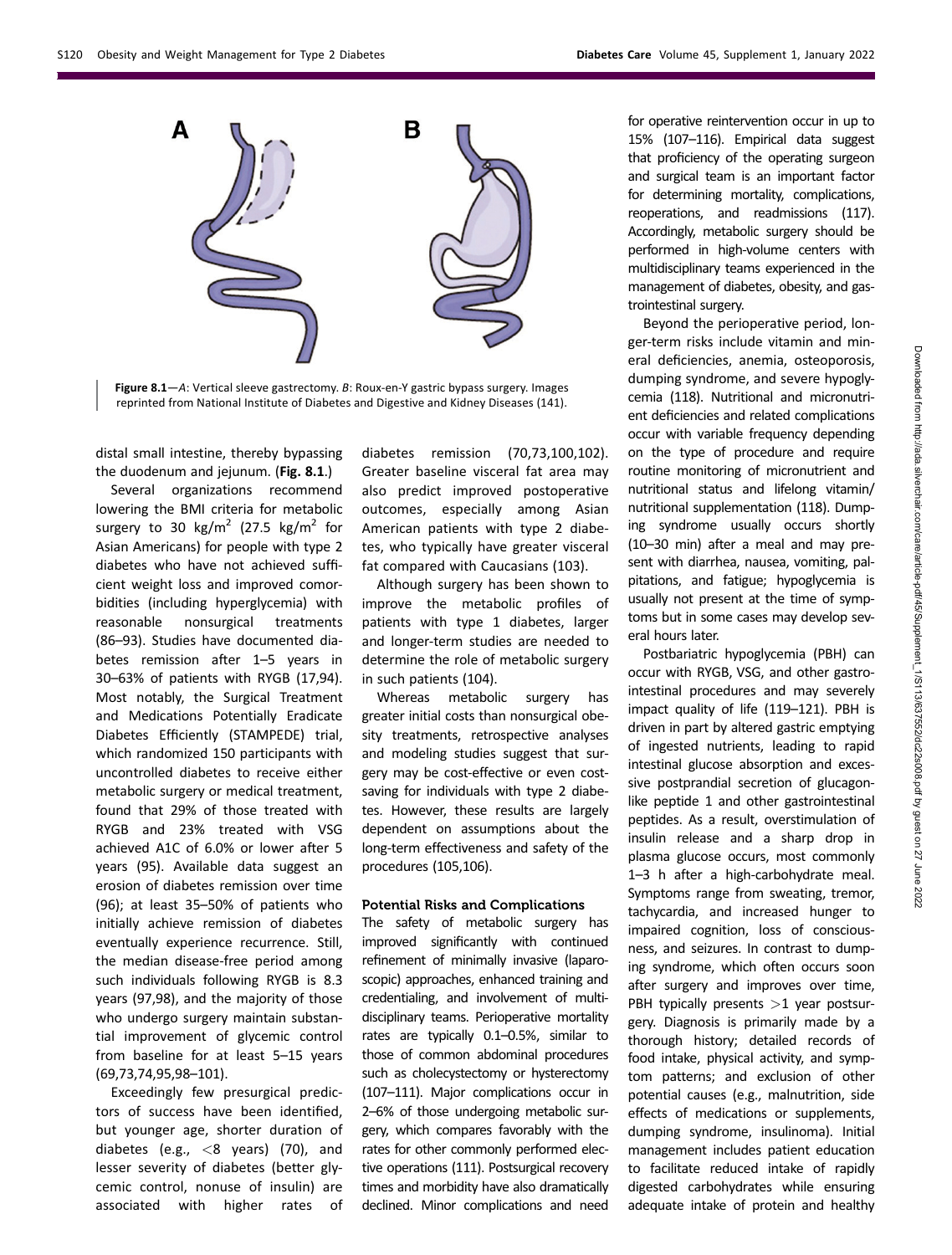fats and vitamin/nutrient supplements. When available, patients should be offered medical nutrition therapy with a dietitian experienced in PBH and use of continuous glucose monitoring (ideally real-time continuous glucose monitoring, which can detect dropping glucose levels before severe hypoglycemia occurs), especially for those with hypoglycemia unawareness. Medication treatment, if needed, is primarily aimed at slowing carbohydrate absorption (e.g., acarbose) or reducing glucagon-like peptide 1 and insulin secretion (e.g., diazoxide, octreotide) (122).

People who undergo metabolic surgery may also be at increased risk for substance abuse, worsening or new-onset depression and/or anxiety disorders, and suicidal ideation (118,123–128). Candidates for metabolic surgery should be assessed by a mental health professional with expertise in obesity management prior to consideration for surgery (129). Surgery should be postponed in patients with alcohol or substance use disorders, severe depression, suicidal ideation, or other significant mental health conditions until these conditions have been sufficiently addressed. Individuals with preoperative or new-onset psychopathology should be assessed regularly following surgery to optimize mental health and postsurgical outcomes.

#### References

1. Knowler WC, Barrett-Connor E, Fowler SE, et al.; Diabetes Prevention Program Research Group. Reduction in the incidence of type 2 diabetes with lifestyle intervention or metformin. N Engl J Med 2002;346:393–403

2. Garvey WT, Ryan DH, Henry R, et al. Prevention of type 2 diabetes in subjects with prediabetes and metabolic syndrome treated with phentermine and topiramate extended release. Diabetes Care 2014;37:912–921

3. Torgerson JS, Hauptman J, Boldrin MN, Sjöström L. XENical in the prevention of diabetes in obese subjects (XENDOS) study: a randomized study of orlistat as an adjunct to lifestyle changes for the prevention of type 2 diabetes in obese patients. Diabetes Care 2004;27:155–161

4. le Roux CW, Astrup A, Fujioka K, et al.; SCALE Obesity Prediabetes NN8022-1839 Study Group. 3 years of liraglutide versus placebo for type 2 diabetes risk reduction and weight management in individuals with prediabetes: a randomised, double-blind trial. Lancet 2017;389:1399–1409

5. Booth H, Khan O, Prevost T, et al. Incidence of type 2 diabetes after bariatric surgery: population-based matched cohort study. Lancet Diabetes Endocrinol 2014;2:963–968

6. UKPDS Group. UK Prospective Diabetes Study 7: response of fasting plasma glucose to diet therapy in newly presenting type II diabetic patients. Metabolism 1990;39:905–912

7. Goldstein DJ. Beneficial health effects of modest weight loss. Int J Obes Relat Metab Disord 1992;16:397–415

8. Pastors JG, Warshaw H, Daly A, Franz M, Kulkarni K. The evidence for the effectiveness of medical nutrition therapy in diabetes management. Diabetes Care 2002;25:608–613

9. Lim EL, Hollingsworth KG, Aribisala BS, Chen MJ, Mathers JC, Taylor R. Reversal of type 2 diabetes: normalisation of beta cell function in association with decreased pancreas and liver triacylglycerol. Diabetologia 2011;54:2506–2514 10. Jackness C, Karmally W, Febres G, et al. Very low-calorie diet mimics the early beneficial effect of Roux-en-Y gastric bypass on insulin sensitivity and  $\beta$ -cell function in type 2 diabetic patients. Diabetes 2013;62:3027–3032

11. Rothberg AE, McEwen LN, Kraftson AT, Fowler CE, Herman WH. Very-low-energy diet for type 2 diabetes: an underutilized therapy? J Diabetes Complications 2014;28:506–510

12. Hollander PA, Elbein SC, Hirsch IB, et al. Role of orlistat in the treatment of obese patients with type 2 diabetes. A 1-year randomized doubleblind study. Diabetes Care 1998;21:1288–1294

13. Garvey WT, Ryan DH, Bohannon NJV, et al. Weight-loss therapy in type 2 diabetes: effects of phentermine and topiramate extended release. Diabetes Care 2014;37:3309–3316

14. O'Neil PM, Smith SR, Weissman NJ, et al. Randomized placebo-controlled clinical trial of lorcaserin for weight loss in type 2 diabetes mellitus: the BLOOM-DM study. Obesity (Silver Spring) 2012;20:1426–1436

15. Hollander P, Gupta AK, Plodkowski R, et al.; COR-Diabetes Study Group. Effects of naltrexone sustained-release/bupropion sustained-release combination therapy on body weight and glycemic parameters in overweight and obese patients with type 2 diabetes. Diabetes Care 2013;36:4022–4029

16. Davies MJ, Bergenstal R, Bode B, et al.; NN8022-1922 Study Group. Efficacy of liraglutide for weight loss among patients with type 2 diabetes: the SCALE diabetes randomized clinical trial. JAMA 2015;314:687–699

17. Rubino F, Nathan DM, Eckel RH, et al.; Delegates of the 2nd Diabetes Surgery Summit. Metabolic surgery in the treatment algorithm for type 2 diabetes: a joint statement by international diabetes organizations. Diabetes Care 2016;39: 861–877

18. Steven S, Hollingsworth KG, Al-Mrabeh A, et al. Very low-calorie diet and 6 months of weight stability in type 2 diabetes: pathophysiological changes in responders and nonresponders. Diabetes Care 2016;39:808–815 19. Jensen MD, Ryan DH, Apovian CM, et al.; American College of Cardiology/American Heart Association Task Force on Practice Guidelines; Obesity Society. 2013 AHA/ACC/TOS guideline for the management of overweight and obesity in adults: a report of the American College of Cardiology/American Heart Association Task Force on Practice Guidelines and The Obesity Society. J Am Coll Cardiol 2014;63(25 Pt B):2985–3023

20. Lean ME, Leslie WS, Barnes AC, et al. Primary care-led weight management for remission of type 2 diabetes (DiRECT): an openlabel, cluster-randomised trial. Lancet 2018;391: 541–551

21. Lean MEJ, Leslie WS, Barnes AC, et al. Durability of a primary care-led weightmanagement intervention for remission of type 2 diabetes: 2-year results of the DiRECT open-label, cluster-randomised trial. Lancet Diabetes Endocrinol 2019;7:344–355

22. Kahan S, Fujioka K. Obesity pharmacotherapy in patients with type 2 diabetes. Diabetes Spectr 2017;30:250–257

23. Cao P, Song Y, Zhuang Z, et al. Obesity and COVID-19 in adult patients with diabetes. Diabetes 2021;70:1061–1069

24. Richardson S, Hirsch JS, Narasimhan M, et al.; the Northwell COVID-19 Research Consortium. Presenting characteristics, comorbidities, and outcomes among 5700 patients hospitalized with COVID-19 in the New York City area. JAMA 2020;323:2052–2059

25. Chu Y, Yang J, Shi J, Zhang P,Wang X. Obesity is associated with increased severity of disease in COVID-19 pneumonia: a systematic review and meta-analysis. Eur J Med Res 2020;25:64

26. Popkin BM, Du S, Green WD, et al. Individuals with obesity and COVID-19: a global perspective on the epidemiology and biological relationships. Obes Rev 2020;21:e13128

27. AMA Manual of Style Committee. AMA Manual of Style: A Guide for Authors and Editors. 11th ed. New York, Oxford University Press, 2020

28. American Medical Association. Person-First Language for Obesity H-440.821. Accessed 12 October 2021. Available from [https://policy](https://policysearch.ama-assn.org/policyfinder/detail/obesity?uri=%2FAMADoc%2FHOD.xml-H-440.821.xml)[search.ama-assn.org/policy](https://policysearch.ama-assn.org/policyfinder/detail/obesity?uri=%2FAMADoc%2FHOD.xml-H-440.821.xml)finder/detail/obesity? [uri=%2FAMADoc%2FHOD.xml-H-440.821.xml](https://policysearch.ama-assn.org/policyfinder/detail/obesity?uri=%2FAMADoc%2FHOD.xml-H-440.821.xml)

29. Rubino F, Puhl RM, Cummings DE, et al. Joint international consensus statement for ending stigma of obesity. Nat Med 2020;26:485–497

30. WHO Expert Consultation. Appropriate body-mass index for Asian populations and its implications for policy and intervention strategies. Lancet 2004;363:157–163

31. Araneta MRG, Kanaya A, Hsu WC, et al. Optimum BMI cutpoints to screen Asian Americans for type 2 diabetes. Diabetes Care 2015;38:814–820

32. Yancy CW, Jessup M, Bozkurt B, et al.; American College of Cardiology Foundation; American Heart Association Task Force on Practice Guidelines. 2013 ACCF/AHA guideline for the management of heart failure: a report of the American College of Cardiology Foundation/ American Heart Association Task Force on Practice Guidelines. J Am Coll Cardiol 2013;62: e147–e239

33. Bosch X, Monclús E, Escoda O, et al. Unintentional weight loss: Clinical characteristics and outcomes in a prospective cohort of 2677 patients. PLoS One 2017;12:e0175125

34. Wilding JPH. The importance of weight management in type 2 diabetes mellitus. Int J Clin Pract 2014;68:682–691

35. Van Gaal L, Scheen A. Weight management in type 2 diabetes: current and emerging approaches to treatment. Diabetes Care 2015;38: 1161–1172

36. Kushner RF, Batsis JA, Butsch WS, et al. Weight history in clinical practice: the state of the science and future directions. Obesity (Silver Spring) 2020;28:9–17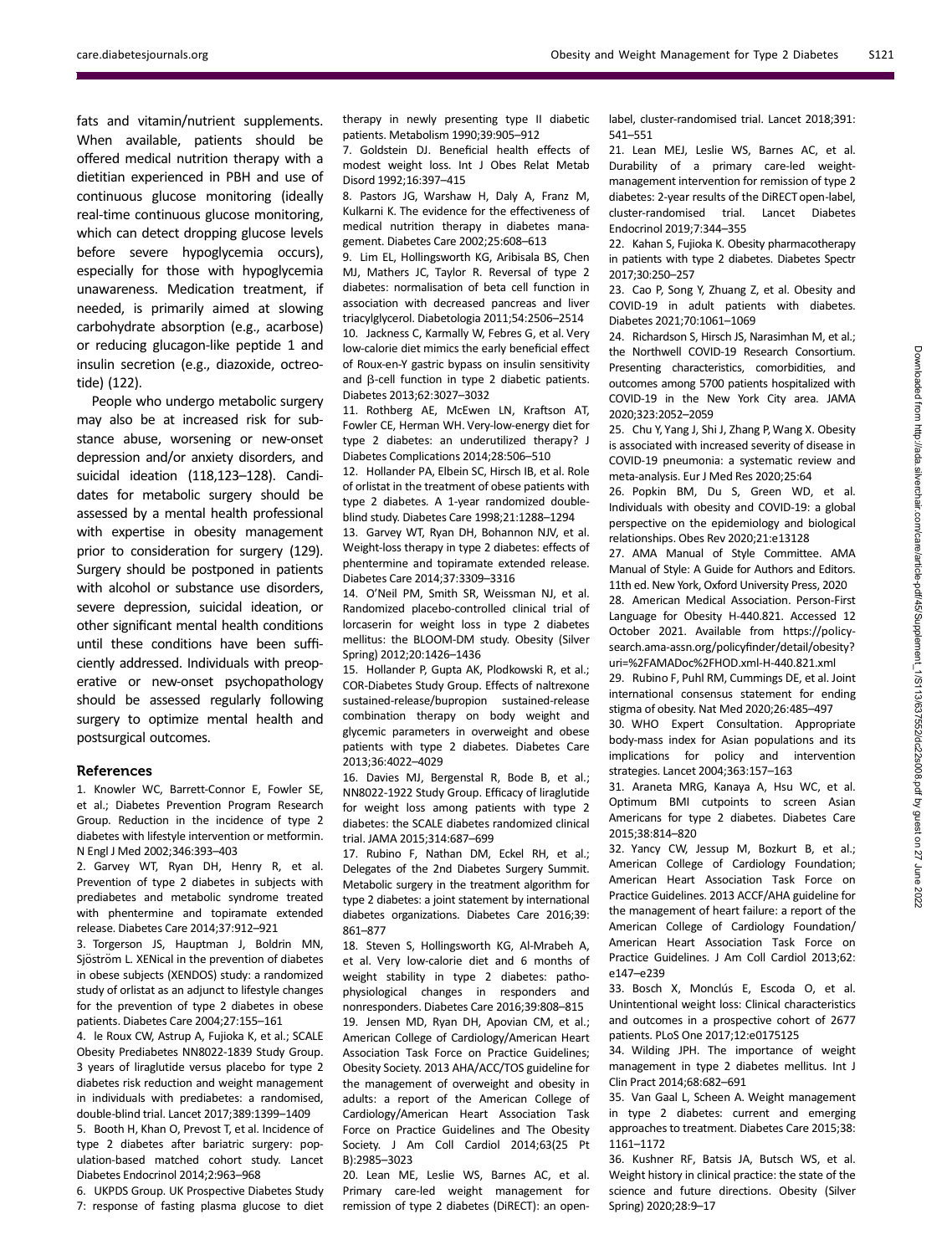37. Warren J, Smalley B, Barefoot N. Higher motivation for weight loss in African American than Caucasian rural patients with hypertension and/or diabetes. Ethn Dis 2016;26:77–84

38. Rothberg AE, McEwen LN, Kraftson AT, et al. Impact of weight loss on waist circumference and the components of the metabolic syndrome. BMJ Open Diabetes Res Care 2017;5:e000341

39. Evert AB, Dennison M, Gardner CD, et al. Nutrition therapy for adults with diabetes or prediabetes: a consensus report. Diabetes Care 2019;42:731–754

40. Wing RR, Bolin P, Brancati FL, et al.; Look AHEAD Research Group. Cardiovascular effects of intensive lifestyle intervention in type 2 diabetes. N Engl J Med 2013;369:145–154

41. Look AHEAD Research Group. Eight-year weight losses with an intensive lifestyle intervention: the Look AHEAD study. Obesity (Silver Spring) 2014;22:5–13

42. Gregg EW, Jakicic JM, Blackburn G, et al.; Look AHEAD Research Group. Association of the magnitude of weight loss and changes in physical fitness with long-term cardiovascular disease outcomes in overweight or obese people with type 2 diabetes: a post-hoc analysis of the Look AHEAD randomised clinical trial. Lancet Diabetes Endocrinol 2016;4:913–921

43. Baum A, Scarpa J, Bruzelius E, Tamler R, Basu S, Faghmous J. Targeting weight loss interventions to reduce cardiovascular complications of type 2 diabetes: a machine learning-based post-hoc analysis of heterogeneous treatment effects in the Look AHEAD trial. Lancet Diabetes Endocrinol 2017;5:808–815

44. Franz MJ, Boucher JL, Rutten-Ramos S, VanWormer JJ. Lifestyle weight-loss intervention outcomes in overweight and obese adults with type 2 diabetes: a systematic review and metaanalysis of randomized clinical trials. J Acad Nutr Diet 2015;115:1447–1463

45. Sacks FM, Bray GA, Carey VJ, et al. Comparison of weight-loss diets with different compositions of fat, protein, and carbohydrates. N Engl J Med 2009;360:859–873

46. de Souza RJ, Bray GA, Carey VJ, et al. Effects of 4 weight-loss diets differing in fat, protein, and carbohydrate on fat mass, lean mass, visceral adipose tissue, and hepatic fat: results from the POUNDS LOST trial. Am J Clin Nutr 2012;95: 614–625

47. Johnston BC, Kanters S, Bandayrel K, et al. Comparison of weight loss among named diet programs in overweight and obese adults: a meta-analysis. JAMA 2014;312:923–933

48. Leung CW, Epel ES, Ritchie LD, Crawford PB, Laraia BA. Food insecurity is inversely associated with diet quality of lower-income adults. J Acad Nutr Diet 2014;114:1943–53.e2

49. Kahan S, Manson JE. Obesity treatment, beyond the guidelines: practical suggestions for clinical practice. JAMA 2019;321:1349–1350

50. Donnelly JE, Blair SN, Jakicic JM, Manore MM, Rankin JW; American College of Sports Medicine. American College of Sports Medicine Position Stand. Appropriate physical activity intervention strategies for weight loss and prevention of weight regain for adults. Med Sci Sports Exerc 2009;41:459–471

51. Gudzune KA, Doshi RS, Mehta AK, et al. Efficacy of commercial weight-loss programs: an updated systematic review. Ann Intern Med 2015;162:501–512

52. Bloom B, Mehta AK, Clark JM, Gudzune KA. Guideline-concordant weight-loss programs in an urban area are uncommon and difficult to identify through the internet. Obesity (Silver Spring) 2016;24:583–588

53. Tsai AG, Wadden TA. The evolution of verylow-calorie diets: an update and meta-analysis. Obesity (Silver Spring) 2006;14:1283–1293

54. Johansson K, Neovius M, Hemmingsson E. Effects of anti-obesity drugs, diet, and exercise on weight-loss maintenance after a very-lowcalorie diet or low-calorie diet: a systematic review and meta-analysis of randomized controlled trials. Am J Clin Nutr 2014;99:14–23

55. Batsis JA, Apolzan JW, Bagley PJ, et al. A systematic review of dietary supplements and alternative therapies for weight loss. Obesity (Silver Spring) 2021;29:1102–1113

56. Bessell E, Maunder A, Lauche R, Adams J, Sainsbury A, Fuller NR. Efficacy of dietary supplements containing isolated organic compounds for weight loss: a systematic review and meta-analysis of randomised placebocontrolled trials. Int J Obes 2021;45:1631–1643

57. Maunder A, Bessell E, Lauche R, Adams J, Sainsbury A, Fuller NR. Effectiveness of herbal medicines for weight loss: a systematic review and meta-analysis of randomized controlled trials. Diabetes Obes Metab 2020;22:891–903

58. Hill-Briggs F, Adler NE, Berkowitz SA, et al. Social determinants of health and diabetes: a scientific review. Diabetes Care 2021;44:258–279 59. Cai X, Yang W, Gao X, Zhou L, Han X, Ji L. Baseline body mass index and the efficacy of hypoglycemic treatment in type 2 diabetes: a meta-analysis. PLoS One 2016;11:e0166625

60. Domecq JP, Prutsky G, Leppin A, et al. Clinical review: drugs commonly associated with weight change: a systematic review and metaanalysis. J Clin Endocrinol Metab 2015;100: 363–370

61. Drugs.com. Phentermine [FDA prescribing information]. Accessed 12 October 2021. Available from [https://www.drugs.com/pro/](https://www.drugs.com/pro/phentermine.html) [phentermine.html](https://www.drugs.com/pro/phentermine.html)

62. Apovian CM, Aronne LJ, Bessesen DH, et al.; Endocrine Society. Pharmacological management of obesity: an Endocrine Society clinical practice guideline. J Clin Endocrinol Metab 2015;100: 342–362

63. Fujioka K, O'Neil PM, Davies M, et al. Early weight loss with liraglutide 3.0 mg predicts 1 year weight loss and is associated with improvements in clinical markers. Obesity (Silver Spring) 2016;24:2278–2288

64. Fujioka K, Plodkowski R, O'Neil PM, Gilder K, Walsh B, Greenway FL. The relationship between early weight loss and weight loss at 1 year with naltrexone ER/bupropion ER combination therapy. Int J Obes 2016;40:1369–1375

65. Sullivan S. Endoscopic medical devices for primary obesity treatment in patients with diabetes. Diabetes Spectr 2017;30:258–264

66. Kahan S, Saunders KH, Kaplan LM. Combining obesity pharmacotherapy with endoscopic bariatric and metabolic therapies. Techniques nnov Gastrointest Endosc 2020;22:154–158

67. Greenway FL, Aronne LJ, Raben A, et al. A randomized, double-blind, placebo-controlled study of Gelesis100: a novel nonsystemic oral

hydrogel for weight loss. Obesity (Silver Spring) 2019;27:205–216

68. O'Brien R, Johnson E, Haneuse S, et al. Microvascular outcomes in patients with diabetes after bariatric surgery versus usual care: a matched cohort study. Ann Intern Med 2018;169:300–310

69. Mingrone G, Panunzi S, De Gaetano A, et al. Bariatric-metabolic surgery versus conventional medical treatment in obese patients with type 2 diabetes: 5 year follow-up of an open-label, single-centre, randomised controlled trial. Lancet 2015;386:964–973

70. Schauer PR, Bhatt DL, Kirwan JP, et al.; STAMPEDE Investigators. Bariatric surgery versus intensive medical therapy for diabetes—3-year outcomes. N Engl J Med 2014;370:2002–2013

71. Halperin F, Ding S-A, Simonson DC, et al. Roux-en-Y gastric bypass surgery or lifestyle with intensive medical management in patients with type 2 diabetes: feasibility and 1-year results of a randomized clinical trial. JAMA Surg 2014;149: 716–726

72. Sjöström L, Lindroos A-K, Peltonen M, et al.; Swedish Obese Subjects Study Scientific Group. Lifestyle, diabetes, and cardiovascular risk factors 10 years after bariatric surgery. N Engl J Med 2004;351:2683–2693

73. Sjöström L, Peltonen M, Jacobson P, et al. Association of bariatric surgery with long-term remission of type 2 diabetes and with microvascular and macrovascular complications. JAMA 2014;311:2297–2304

74. Adams TD, Davidson LE, Litwin SE, et al. Health benefits of gastric bypass surgery after 6 years. JAMA 2012;308:1122–1131

75. Sjöström L, Narbro K, Sjöström CD, et al.; Swedish Obese Subjects Study. Effects of bariatric surgery on mortality in Swedish obese subjects. N Engl J Med 2007;357:741–752

76. Sjöström L, Gummesson A, Sjöström CD, et al.; Swedish Obese Subjects Study. Effects of bariatric surgery on cancer incidence in obese patients in Sweden (Swedish Obese Subjects Study): a prospective, controlled intervention trial. Lancet Oncol 2009;10:653–662

77. Sjöström L, Peltonen M, Jacobson P, et al. Bariatric surgery and long-term cardiovascular events. JAMA 2012;307:56–65

78. Adams TD, Gress RE, Smith SC, et al. Longterm mortality after gastric bypass surgery. N Engl J Med 2007;357:753–761

79. Arterburn DE, Olsen MK, Smith VA, et al. Association between bariatric surgery and longterm survival. JAMA 2015;313:62–70

80. Adams TD, Arterburn DE, Nathan DM, Eckel RH. Clinical outcomes of metabolic surgery: microvascular and macrovascular complications. Diabetes Care 2016;39:912–923

81. Sheng B, Truong K, Spitler H, Zhang L, Tong X, Chen L. The long-term effects of bariatric surgery on type 2 diabetes remission, microvascular and macrovascular complications, and mortality: a systematic review and meta-analysis. Obes Surg 2017;27:2724–2732

82. Fisher DP, Johnson E, Haneuse S, et al. Association between bariatric surgery and macrovascular disease outcomes in patients with type 2 diabetes and severe obesity. JAMA 2018;320:1570–1582

83. Billeter AT, Scheurlen KM, Probst P, et al. Meta-analysis of metabolic surgery versus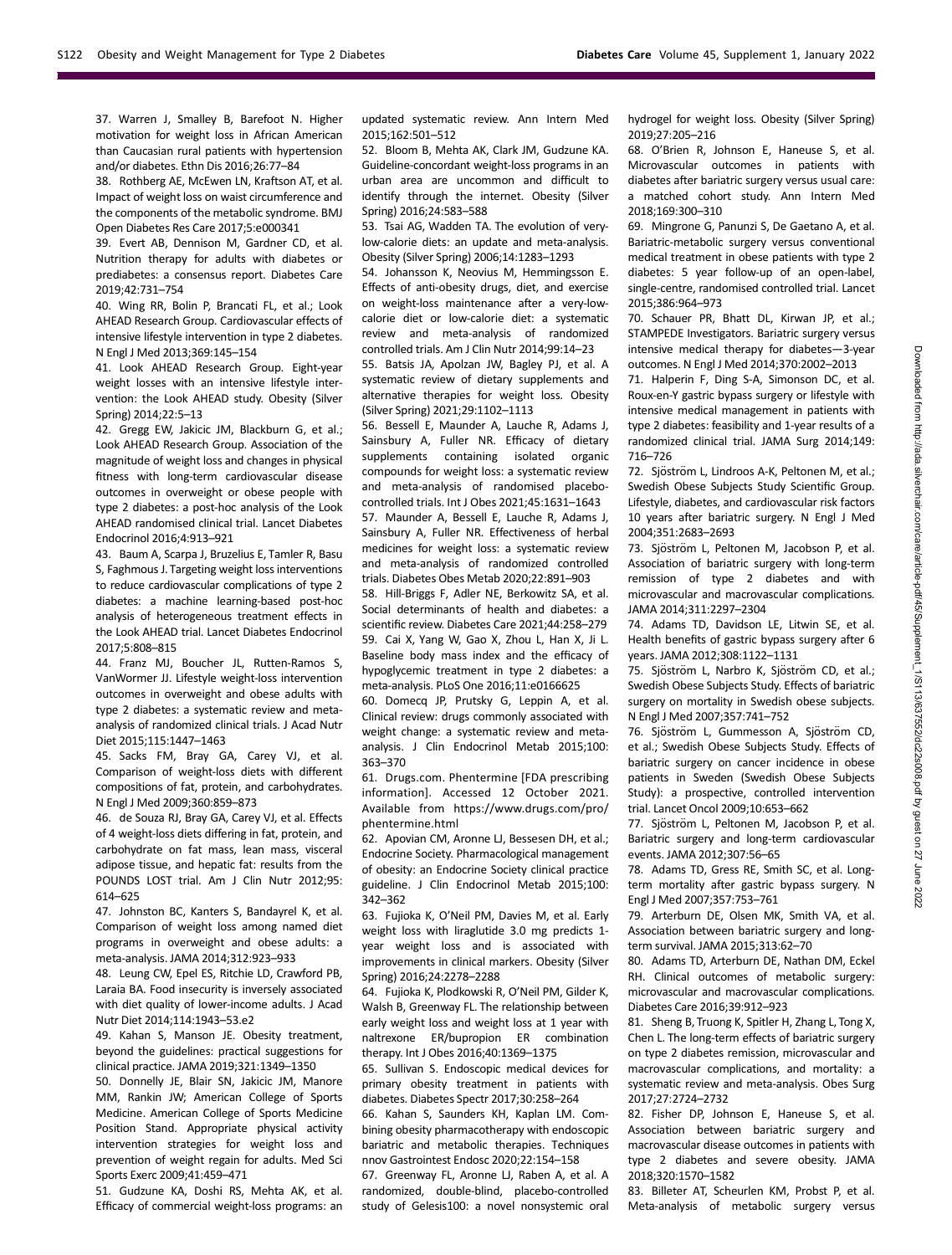medical treatment for microvascular complications in patients with type 2 diabetes mellitus. Br J Surg 2018;105:168–181

84. Aminian A, Zajichek A, Arterburn DE, et al. Association of metabolic surgery with major adverse cardiovascular outcomes in patients with type 2 diabetes and obesity. JAMA 2019;322: 1271–1282

85. Syn NL, Cummings DE, Wang LZ, et al. Association of metabolic-bariatric surgery with long-term survival in adults with and without diabetes: a one-stage meta-analysis of matched cohort and prospective controlled studies with 174 772 participants. Lancet 2021;397:1830–1841 86. Rubino F, Kaplan LM, Schauer PR, Cummings DE; Diabetes Surgery Summit Delegates. The Diabetes Surgery Summit consensus conference: recommendations for the evaluation and use of gastrointestinal surgery to treat type 2 diabetes mellitus. Ann Surg 2010;251:399–405

87. Cummings DE, Cohen RV. Beyond BMI: the need for new guidelines governing the use of bariatric and metabolic surgery. Lancet Diabetes Endocrinol 2014;2:175–181

88. Zimmet P, Alberti KGMM, Rubino F, Dixon JB. IDF's view of bariatric surgery in type 2 diabetes. Lancet 2011;378:108–110

89. Kasama K, Mui W, Lee WJ, et al. IFSO-APC consensus statements 2011. Obes Surg 2012;22: 677–684

90. Wentworth JM, Burton P, Laurie C, Brown WA, O'Brien PE. Five-year outcomes of a randomized trial of gastric band surgery in overweight but not obese people with type 2 diabetes. Diabetes Care 2017;40:e44–e45

91. Cummings DE, Arterburn DE, Westbrook EO, et al. Gastric bypass surgery vs intensive lifestyle and medical intervention for type 2 diabetes: the CROSSROADS randomised controlled trial. Diabetologia 2016;59:945–953

92. Liang Z,Wu Q, Chen B, Yu P, Zhao H, Ouyang X. Effect of laparoscopic Roux-en-Y gastric bypass surgery on type 2 diabetes mellitus with hypertension: a randomized controlled trial. Diabetes Res Clin Pract 2013;101:50–56

93. Aminian A, Chang J, Brethauer SA; American Society for Metabolic and Bariatric Surgery Clinical Issues Committee. ASMBS updated position statement on bariatric surgery in class I obesity (BMI 30-35 kg/m<sup>2</sup>). Surg Obes Relat Dis 2018;14:1071–1087

94. Isaman DJM, Rothberg AE, Herman WH. Reconciliation of type 2 diabetes remission rates in studies of Roux-en-Y gastric bypass. Diabetes Care 2016;39:2247–2253

95. Schauer PR, Bhatt DL, Kirwan JP, et al.; STAMPEDE Investigators. Bariatric surgery versus intensive medical therapy for diabetes—5-year outcomes. N Engl J Med 2017;376:641–651

96. Ikramuddin S, Korner J, Lee W-J, et al. Durability of addition of Roux-en-Y gastric bypass to lifestyle intervention and medical management in achieving primary treatment goals for uncontrolled type 2 diabetes in mild to moderate obesity: a randomized control trial. Diabetes Care 2016;39:1510–1518

97. Sjöholm K, Pajunen P, Jacobson P, et al. Incidence and remission of type 2 diabetes in relation to degree of obesity at baseline and 2 year weight change: the Swedish Obese Subjects (SOS) study. Diabetologia 2015;58: 1448–1453

98. Arterburn DE, Bogart A, Sherwood NE, et al. A multisite study of long-term remission and relapse of type 2 diabetes mellitus following gastric bypass. Obes Surg 2013;23:93–102

99. Cohen RV, Pinheiro JC, Schiavon CA, Salles JE, Wajchenberg BL, Cummings DE. Effects of gastric bypass surgery in patients with type 2 diabetes and only mild obesity. Diabetes Care 2012;35:1420–1428

100. Brethauer SA, Aminian A, Romero-Talamás H, et al. Can diabetes be surgically cured? Longterm metabolic effects of bariatric surgery in obese patients with type 2 diabetes mellitus. Ann Surg 2013;258:628–636; discussion 636–637

101. Hsu C-C, Almulaifi A, Chen J-C, et al. Effect of bariatric surgery vs medical treatment on type 2 diabetes in patients with body mass index lower than 35: five-year outcomes. JAMA Surg 2015;150:1117–1124

102. Hariri K, Guevara D, Jayaram A, Kini SU, Herron DM, Fernandez-Ranvier G. Preoperative insulin therapy as a marker for type 2 diabetes remission in obese patients after bariatric surgery. Surg Obes Relat Dis 2018;14:332–337

103. Yu H, Di J, Bao Y, et al. Visceral fat area as a new predictor of short-term diabetes remission after Roux-en-Y gastric bypass surgery in Chinese patients with a body mass index less than 35 kg/ .<br>m<sup>2</sup>. Surg Obes Relat Dis 2015;11:6–11

104. Kirwan JP, Aminian A, Kashyap SR, Burguera B, Brethauer SA, Schauer PR. Bariatric surgery in obese patients with type 1 diabetes. Diabetes Care 2016;39:941–948

105. Rubin JK, Hinrichs-Krapels S, Hesketh R, Martin A, Herman WH, Rubino F. Identifying barriers to appropriate use of metabolic/bariatric surgery for type 2 diabetes treatment: Policy Lab results. Diabetes Care 2016;39:954–963

106. Fouse T, Schauer P. The socioeconomic impact of morbid obesity and factors affecting access to obesity surgery. Surg Clin North Am 2016;96:669–679

107. Flum DR, Belle SH, King WC, et al.; Longitudinal Assessment of Bariatric Surgery (LABS) Consortium. Perioperative safety in the longitudinal assessment of bariatric surgery. N Engl J Med 2009;361:445–454

108. Courcoulas AP, Christian NJ, Belle SH, et al.; Longitudinal Assessment of Bariatric Surgery (LABS) Consortium. Weight change and health outcomes at 3 years after bariatric surgery among individuals with severe obesity. JAMA 2013;310:2416–2425

109. Arterburn DE, Courcoulas AP. Bariatric surgery for obesity and metabolic conditions in adults. BMJ 2014;349:g3961

110. Young MT, Gebhart A, Phelan MJ, Nguyen NT. Use and outcomes of laparoscopic sleeve gastrectomy vs laparoscopic gastric bypass: analysis of the American College of Surgeons NSQIP. J Am Coll Surg 2015;220:880–885

111. Aminian A, Brethauer SA, Kirwan JP, Kashyap SR, Burguera B, Schauer PR. How safe is metabolic/diabetes surgery? Diabetes Obes Metab 2015;17:198–201

112. Birkmeyer NJO, Dimick JB, Share D, et al.; Michigan Bariatric Surgery Collaborative. Hospital complication rates with bariatric surgery in Michigan. JAMA 2010;304:435–442

113. Altieri MS, Yang J, Telem DA, et al. Lap band outcomes from 19,221 patients across centers and over a decade within the state of New York. Surg Endosc 2016;30:1725–1732

114. Hutter MM, Schirmer BD, Jones DB, et al. First report from the American College of Surgeons Bariatric Surgery Center Network: laparoscopic sleeve gastrectomy has morbidity and effectiveness positioned between the band and the bypass. Ann Surg 2011;254:410–420; discussion 420–422

115. Nguyen NT, Slone JA, Nguyen X-MT, Hartman JS, Hoyt DB. A prospective randomized trial of laparoscopic gastric bypass versus laparoscopic adjustable gastric banding for the treatment of morbid obesity: outcomes, quality of life, and costs. Ann Surg 2009;250:631–641

116. Courcoulas AP, King WC, Belle SH, et al. Seven-year weight trajectories and health outcomes in the Longitudinal Assessment of Bariatric Surgery (LABS) study. JAMA Surg 2018;153:427–434

117. Birkmeyer JD, Finks JF, O'Reilly A, et al.; Michigan Bariatric Surgery Collaborative. Surgical skill and complication rates after bariatric surgery. N Engl J Med 2013;369:1434–1442

118. Mechanick JI, Apovian C, Brethauer S, et al. Clinical practice guidelines for the perioperative nutrition, metabolic, and nonsurgical support of patients undergoing bariatric procedures – 2019 update: cosponsored by American Association of Clinical Endocrinologists/American College of Endocrinology, The Obesity Society, American Society for Metabolic & Bariatric Surgery, Obesity Medicine Association, and American Society of Anesthesiologists – executive summary. Endocr Pract 2019;25:1346–1359

119. Service GJ, Thompson GB, Service FJ, Andrews JC, Collazo-Clavell ML, Lloyd RV. Hyperinsulinemic hypoglycemia with nesidioblastosis after gastric-bypass surgery. N Engl J Med 2005;353:249–254

120. Sheehan A, Patti ME. Hypoglycemia after upper gastrointestinal surgery: clinical approach to assessment, diagnosis, and treatment. Diabetes Metab Syndr Obes 2020;13:4469–4482 121. Lee D, Dreyfuss JM, Sheehan A, Puleio A, Mulla CM, Patti ME. Glycemic patterns are distinct in post-bariatric hypoglycemia after gastric bypass (PBH-RYGB). J Clin Endocrinol Metab 2021;106:2291–2303

122. Salehi M, Vella A, McLaughlin T, Patti M-E. Hypoglycemia after gastric bypass surgery: current concepts and controversies. J Clin Endocrinol Metab 2018;103:2815–2826

123. Conason A, Teixeira J, Hsu C-H, Puma L, Knafo D, Geliebter A. Substance use following bariatric weight loss surgery. JAMA Surg 2013;148:145–150

124. Bhatti JA, Nathens AB, Thiruchelvam D, Grantcharov T, Goldstein BI, Redelmeier DA. Selfharm emergencies after bariatric surgery: a population-based cohort study. JAMA Surg 2016;151:226–232

125. Peterhänsel C, Petroff D, Klinitzke G, Kersting A, Wagner B. Risk of completed suicide after bariatric surgery: a systematic review. Obes Rev 2013;14:369–382

126. Jakobsen GS, Småstuen MC, Sandbu R, et al. Association of bariatric surgery vs medical obesity treatment with long-term medical